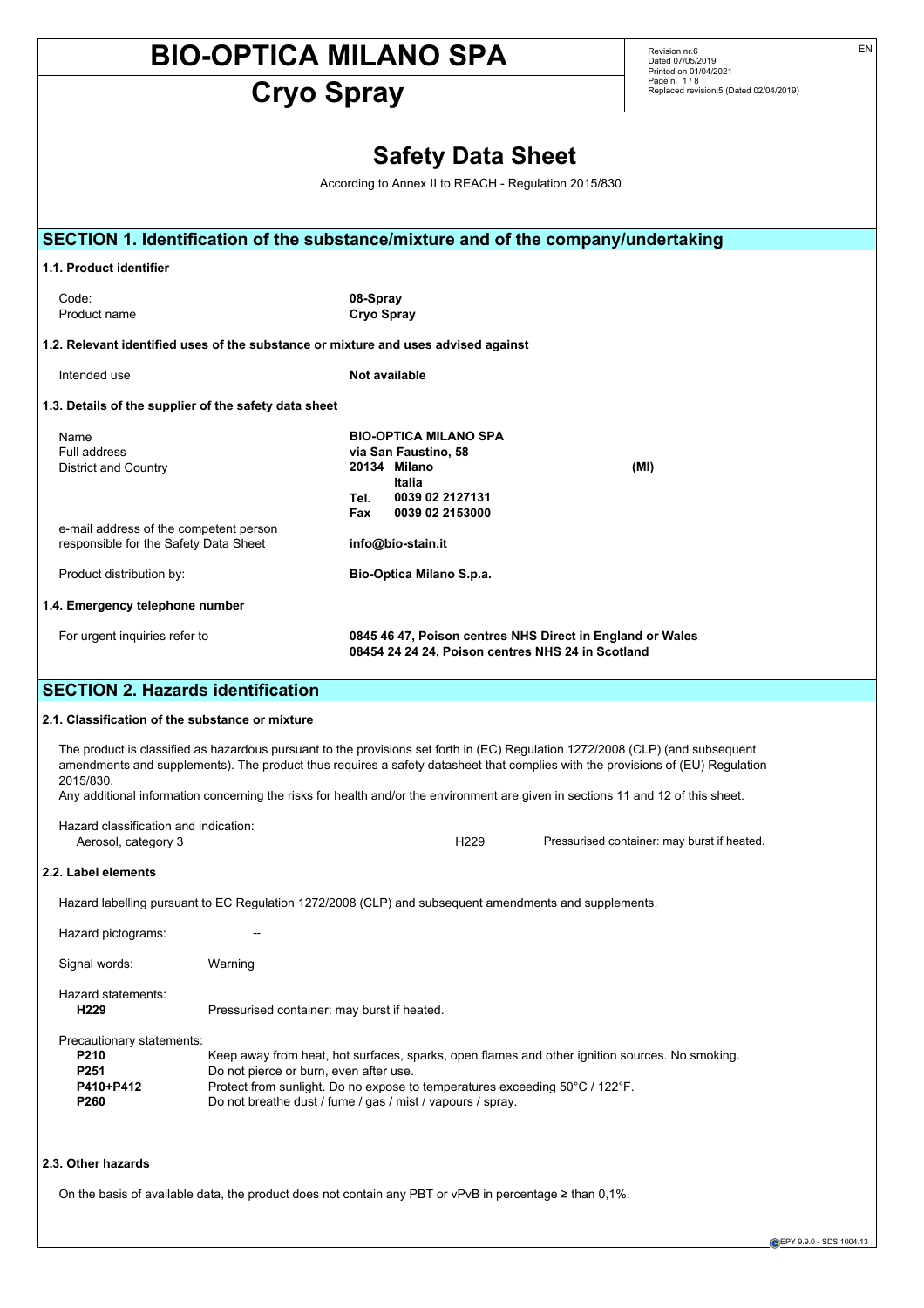# **Cryo Spray**

Revision nr.6 Dated 07/05/2019 Printed on 01/04/2021 Page n. 2 / 8 Replaced revision:5 (Dated 02/04/2019)

# **SECTION 3. Composition/information on ingredients**

#### **3.2. Mixtures**

| Contains:                                             |           |                    |                                |
|-------------------------------------------------------|-----------|--------------------|--------------------------------|
| <b>Identification</b>                                 |           | $x =$ Conc. %      | Classification 1272/2008 (CLP) |
| <b>HFO-1234ZE</b><br>CAS<br>EС<br><i><b>INDEX</b></i> | 471-480-0 | $80 \le x \le 100$ | Press. Gas H280                |

The full wording of hazard (H) phrases is given in section 16 of the sheet.

The product is an aerosol containing propellants. For the purposes of calculation of the health hazards, propellants are not considered (unless they have health hazards). The percentages indicated are inclusive of the propellants. Percentage of propellants: 0,00 %

# **SECTION 4. First aid measures**

#### **4.1. Description of first aid measures**

Not specifically necessary. Observance of good industrial hygiene is recommended.

# **4.2. Most important symptoms and effects, both acute and delayed**

Specific information on symptoms and effects caused by the product are unknown.

#### **4.3. Indication of any immediate medical attention and special treatment needed**

Information not available

# **SECTION 5. Firefighting measures**

## **5.1. Extinguishing media**

SUITABLE EXTINGUISHING EQUIPMENT The extinguishing equipment should be of the conventional kind: carbon dioxide, foam, powder and water spray. UNSUITABLE EXTINGUISHING EQUIPMENT None in particular.

#### **5.2. Special hazards arising from the substance or mixture**

HAZARDS CAUSED BY EXPOSURE IN THE EVENT OF FIRE If overheated, aerosol cans can deform, explode and be propelled considerable distances. Put a protective helmet on before approaching the fire. Do not breathe combustion products.

# **5.3. Advice for firefighters**

GENERAL INFORMATION

Use jets of water to cool the containers to prevent product decomposition and the development of substances potentially hazardous for health. Always wear full fire prevention gear.

SPECIAL PROTECTIVE EQUIPMENT FOR FIRE-FIGHTERS

Normal fire fighting clothing i.e. fire kit (BS EN 469), gloves (BS EN 659) and boots (HO specification A29 and A30) in combination with self-contained open circuit positive pressure compressed air breathing apparatus (BS EN 137).

# **SECTION 6. Accidental release measures**

# **6.1. Personal precautions, protective equipment and emergency procedures**

Block the leakage if there is no hazard.

Wear suitable protective equipment (including personal protective equipment referred to under Section 8 of the safety data sheet) to prevent any contamination of skin, eyes and personal clothing. These indications apply for both processing staff and those involved in emergency procedures.

EN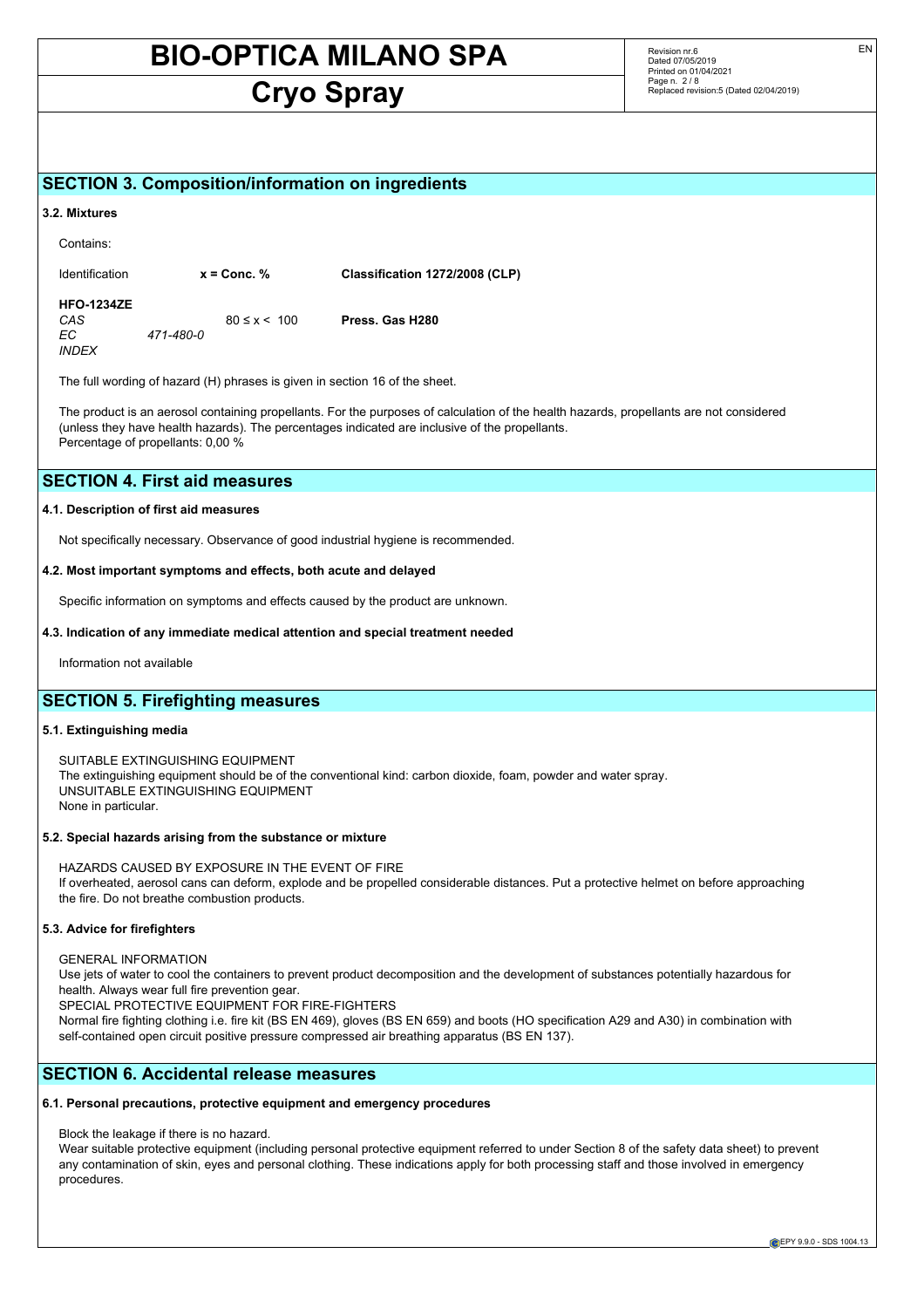# **Cryo Spray**

Revision nr.6 Dated 07/05/2019 Printed on 01/04/2021 Page n. 3/8 Replaced revision:5 (Dated 02/04/2019) EN

## **SECTION 6. Accidental release measures**

# **6.2. Environmental precautions**

The product must not penetrate into the sewer system or come into contact with surface water or ground water.

#### **6.3. Methods and material for containment and cleaning up**

Collect the leaked product into a suitable container. Evaluate the compatibility of the container to be used, by checking section 10. Absorb the remainder with inert absorbent material.

Make sure the leakage site is well aired. Contaminated material should be disposed of in compliance with the provisions set forth in point 13.

#### **6.4. Reference to other sections**

Any information on personal protection and disposal is given in sections 8 and 13.

# **SECTION 7. Handling and storage**

## **7.1. Precautions for safe handling**

Avoid bunching of electrostatic charges. Do not spray on flames or incandescent bodies. Vapours may catch fire and an explosion may occur; vapour accumulation is therefore to be avoided by leaving windows and doors open and ensuring good cross ventilation. Do not eat, drink or smoke during use. Do not breathe spray.

# **7.2. Conditions for safe storage, including any incompatibilities**

Store in a place where adequate ventilation is ensured, away from direct sunlight at a temperature below 50°C / 122°F, away from any combustion sources.

#### **7.3. Specific end use(s)**

Information not available

# **SECTION 8. Exposure controls/personal protection**

## **8.1. Control parameters**

Information not available

## **8.2. Exposure controls**

As the use of adequate technical equipment must always take priority over personal protective equipment, make sure that the workplace is well aired through effective local aspiration.

HAND PROTECTION

None required.

SKIN PROTECTION

Wear category I professional long-sleeved overalls and safety footwear (see Regulation 2016/425 and standard EN ISO 20344). Wash body with soap and water after removing protective clothing.

EYE PROTECTION

Wear airtight protective goggles (see standard EN 166).

RESPIRATORY PROTECTION

If the threshold value (e.g. TLV-TWA) is exceeded for the substance or one of the substances present in the product, a mask with a type AX filter combined with a type P filter should be worn (see standard EN 14387).

Respiratory protection devices must be used if the technical measures adopted are not suitable for restricting the worker's exposure to the threshold values considered. The protection provided by masks is in any case limited.

ENVIRONMENTAL EXPOSURE CONTROLS

The emissions generated by manufacturing processes, including those generated by ventilation equipment, should be checked to ensure compliance with environmental standards.

# **SECTION 9. Physical and chemical properties**

# **9.1. Information on basic physical and chemical properties**

| <b>Properties</b> | Value  |
|-------------------|--------|
| Appearance        | liauid |
| Colour            | colou  |
| Odour             | Not a  |

**Properties Value Information** colourless Not available

EPY 9.9.0 - SDS 1004.13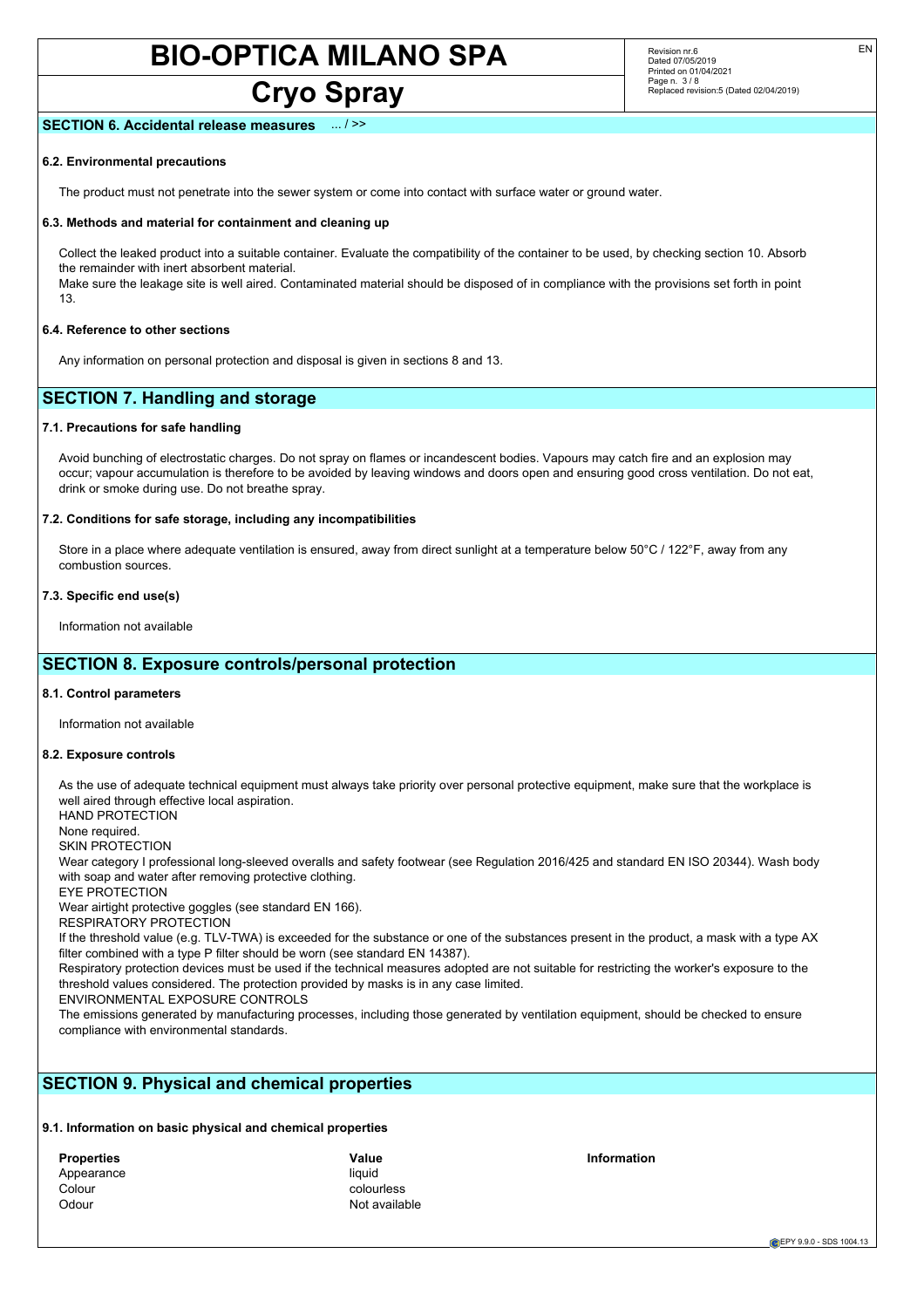# **Cryo Spray**

# **SECTION 9. Physical and chemical properties** ... / >>

| Odour threshold                        | Not available  |
|----------------------------------------|----------------|
| рH                                     | Not available  |
| Melting point / freezing point         | Not available  |
| Initial boiling point                  | Not applicable |
| Boiling range                          | Not available  |
| Flash point                            | Not applicable |
| <b>Evaporation Rate</b>                | Not available  |
| Flammability of solids and gases       | Not available  |
| Lower inflammability limit             | Not available  |
| Upper inflammability limit             | Not available  |
| Lower explosive limit                  | Not available  |
| Upper explosive limit                  | Not available  |
| Vapour pressure                        | Not available  |
| Vapour density                         | Not available  |
| Relative density                       | Not available  |
| Solubility                             | insoluble      |
| Partition coefficient: n-octanol/water | Not available  |
| Auto-ignition temperature              | °C<br>368      |
| Decomposition temperature              | Not available  |
| Viscosity                              | Not available  |
| <b>Explosive properties</b>            | Not available  |
| Oxidising properties                   | Not available  |

Revision nr.6 Dated 07/05/2019 Printed on 01/04/2021 Page n. 4/8 Replaced revision:5 (Dated 02/04/2019)

#### **9.2. Other information**

Oxidising properties

VOC (Directive 2010/75/EC) : 88,00 %

# **SECTION 10. Stability and reactivity**

# **10.1. Reactivity**

There are no particular risks of reaction with other substances in normal conditions of use.

## **10.2. Chemical stability**

The product is stable in normal conditions of use and storage.

#### **10.3. Possibility of hazardous reactions**

No hazardous reactions are foreseeable in normal conditions of use and storage.

## **10.4. Conditions to avoid**

Avoid overheating.

## **10.5. Incompatible materials**

Strong reducing or oxidising agents, strong acids or alkalis, hot material.

## **10.6. Hazardous decomposition products**

Information not available

# **SECTION 11. Toxicological information**

#### **11.1. Information on toxicological effects**

Metabolism, toxicokinetics, mechanism of action and other information

Information not available

Information on likely routes of exposure

Information not available

Delayed and immediate effects as well as chronic effects from short and long-term exposure

Information not available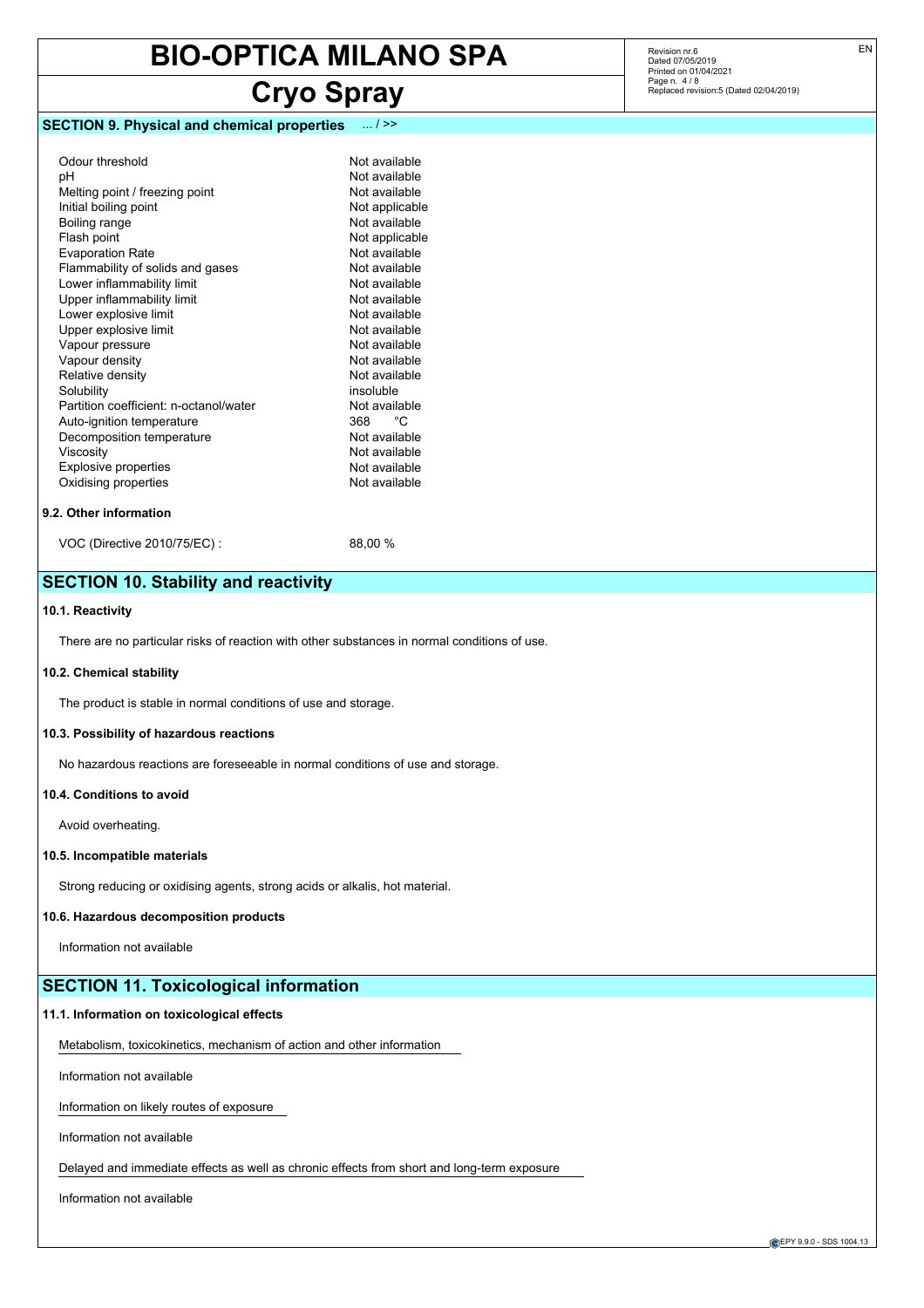# **Cryo Spray**

Not classified (no significant component)

# **SECTION 11. Toxicological information** ... / >>

Interactive effects

Information not available

ACUTE TOXICITY

ATE (Inhalation) of the mixture: Not classified (no significant component) ATE (Oral) of the mixture:  $\overline{AB}$  ATE (Oral) of the mixture:  $\overline{AB}$  ATE (Dermal) of the mixture:  $\overline{AB}$  ATE (Dermal) of the mixture:

SKIN CORROSION / IRRITATION

Does not meet the classification criteria for this hazard class

SERIOUS EYE DAMAGE / IRRITATION

Does not meet the classification criteria for this hazard class

RESPIRATORY OR SKIN SENSITISATION

Does not meet the classification criteria for this hazard class

GERM CELL MUTAGENICITY

Does not meet the classification criteria for this hazard class

CARCINOGENICITY

Does not meet the classification criteria for this hazard class

REPRODUCTIVE TOXICITY

Does not meet the classification criteria for this hazard class

STOT - SINGLE EXPOSURE

Does not meet the classification criteria for this hazard class

## STOT - REPEATED EXPOSURE

Does not meet the classification criteria for this hazard class

ASPIRATION HAZARD

Does not meet the classification criteria for this hazard class

# **SECTION 12. Ecological information**

#### **12.1. Toxicity**

Information not available

**12.2. Persistence and degradability**

Information not available

#### **12.3. Bioaccumulative potential**

Information not available

# **12.4. Mobility in soil**

Information not available

Revision nr.6 Dated 07/05/2019 Printed on 01/04/2021 Page n. 5 / 8 Replaced revision:5 (Dated 02/04/2019)

EPY 9.9.0 - SDS 1004.13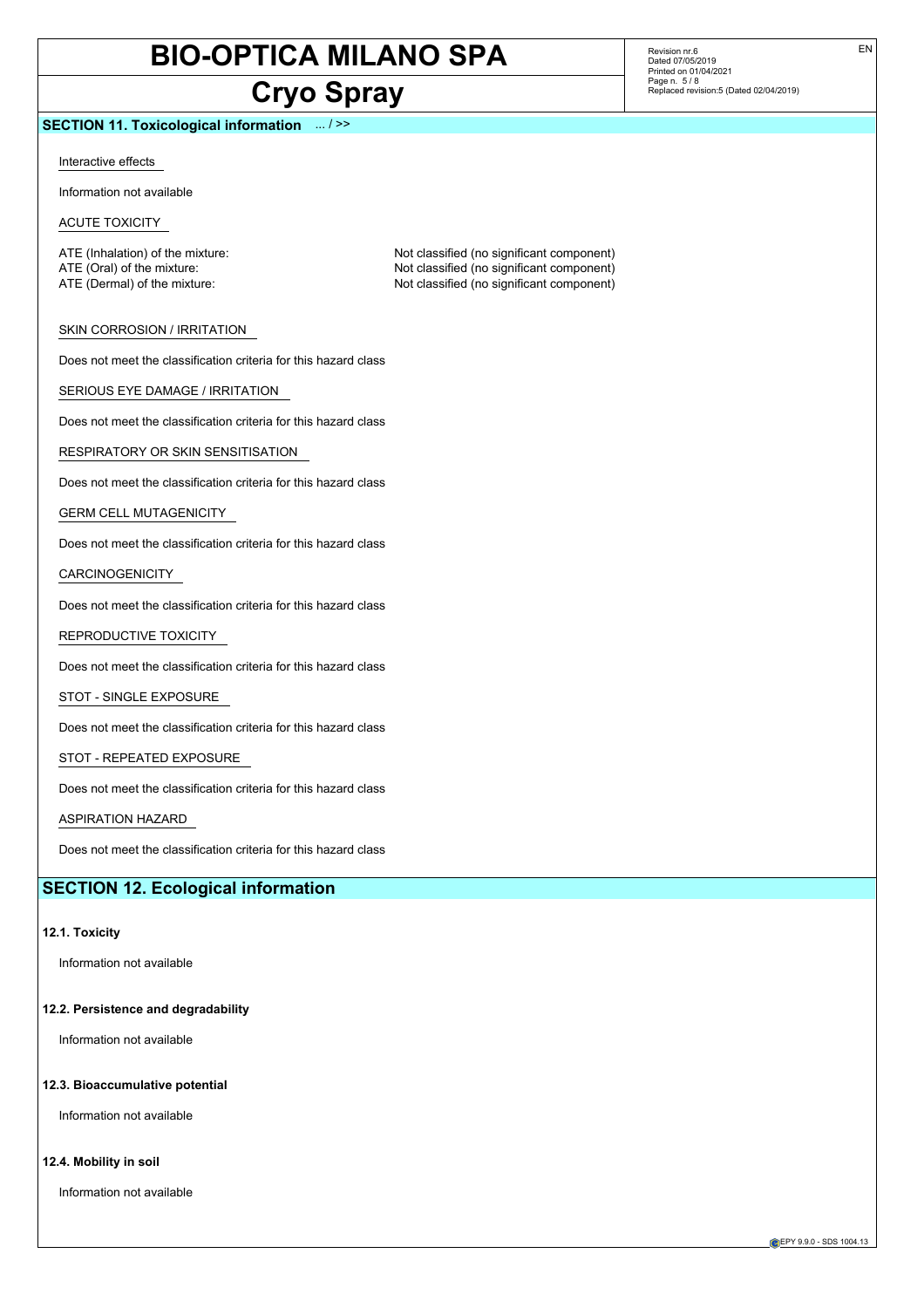# **Cryo Spray**

Revision nr.6 Dated 07/05/2019 Printed on 01/04/2021 Page n. 6/8 Replaced revision:5 (Dated 02/04/2019)

# **SECTION 12. Ecological information** ... / >>

## **12.5. Results of PBT and vPvB assessment**

On the basis of available data, the product does not contain any PBT or vPvB in percentage ≥ than 0,1%.

## **12.6. Other adverse effects**

Information not available

# **SECTION 13. Disposal considerations**

# **13.1. Waste treatment methods**

Reuse, when possible. Neat product residues should be considered special non-hazardous waste. Disposal must be performed through an authorised waste management firm, in compliance with national and local regulations. Waste transportation may be subject to ADR restrictions. CONTAMINATED PACKAGING

Contaminated packaging must be recovered or disposed of in compliance with national waste management regulations.

# **SECTION 14. Transport information**

# **14.1. UN number**

ADR / RID, IMDG, IATA: 1950

# **14.2. UN proper shipping name**

| $ADR/RID+$        | <b>AEROSOLS</b>         |
|-------------------|-------------------------|
| IMDG <sup>.</sup> | <b>AEROSOLS</b>         |
| IATA:             | AEROSOLS, NON-FLAMMABLE |

#### **14.3. Transport hazard class(es)**

| ADR / RID: | Class: 2 | Label: $2.2$ |
|------------|----------|--------------|
| IMDG:      | Class: 2 | Label: $2.2$ |
| IATA:      | Class: 2 | Label: $2.2$ |

# 

## **14.4. Packing group**

ADR / RID, IMDG, IATA:

# **14.5. Environmental hazards**

| ADR / RID: | NO |
|------------|----|
| IMDG:      | NΟ |
| IATA:      | NΟ |

#### **14.6. Special precautions for user**

| ADR / RID: | HIN - Kemler: --      | Limited Quantities: 1 L  | Tunnel restriction code: (E) |
|------------|-----------------------|--------------------------|------------------------------|
|            | Special Provision: -  |                          |                              |
| IMDG:      | $EMS: F-D. S-U$       | Limited Quantities: 1 L  |                              |
| IATA:      | Cargo:                | Maximum quantity: 150 Kg | Packaging instructions: 203  |
|            | Pass.:                | Maximum quantity: 75 Kg  | Packaging instructions: 203  |
|            | Special Instructions: | A98, A145, A167, A802    |                              |

# **14.7. Transport in bulk according to Annex II of Marpol and the IBC Code**

Information not relevant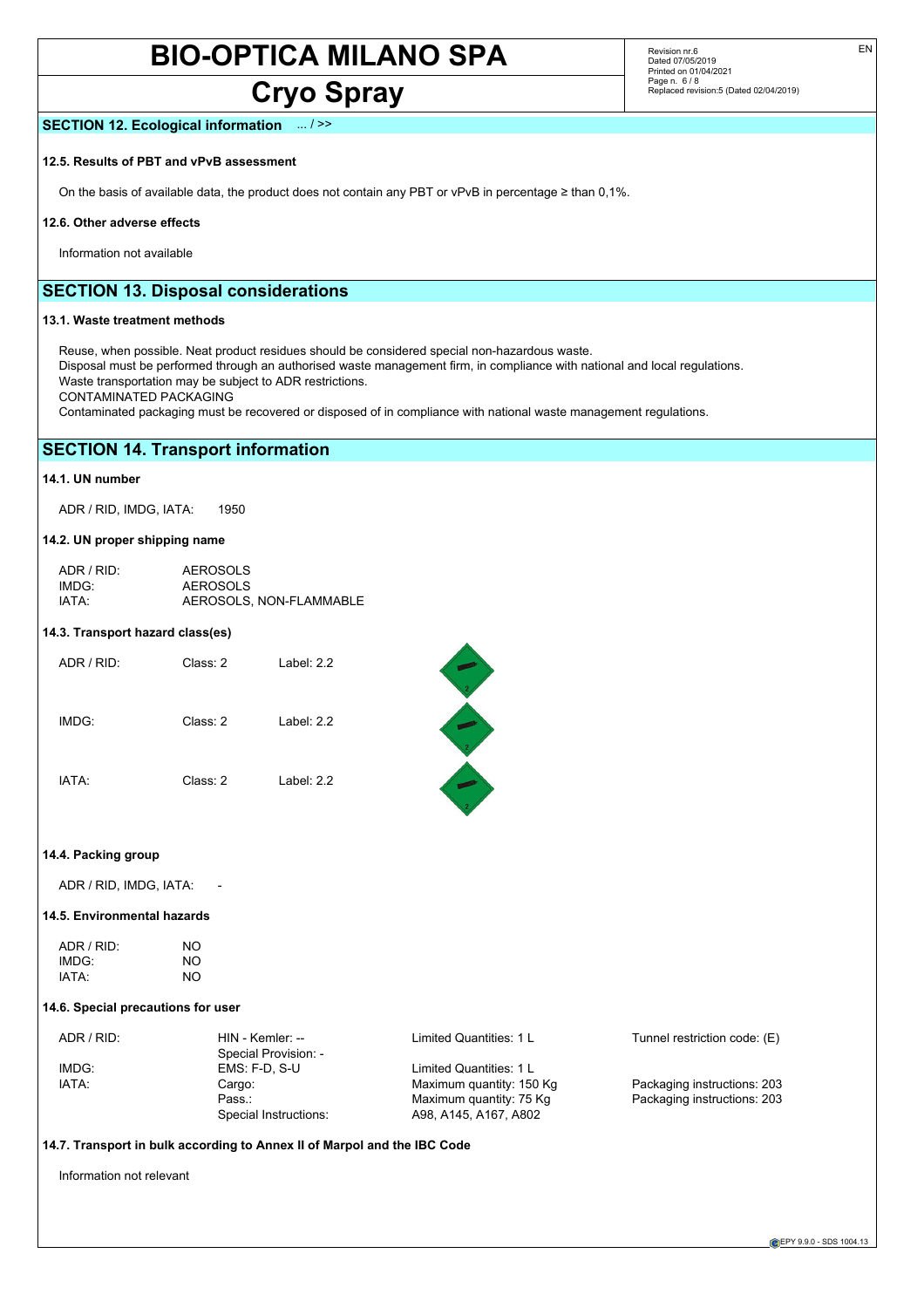# **Cryo Spray**

Revision nr.6 Dated 07/05/2019 Printed on 01/04/2021 Page n. 7 / 8 Replaced revision:5 (Dated 02/04/2019)

# **SECTION 15. Regulatory information**

**15.1. Safety, health and environmental regulations/legislation specific for the substance or mixture**

Seveso Category - Directive 2012/18/EC: P3b

Restrictions relating to the product or contained substances pursuant to Annex XVII to EC Regulation 1907/2006 **None** 

Substances in Candidate List (Art. 59 REACH) On the basis of available data, the product does not contain any SVHC in percentage ≥ than 0,1%.

Substances subject to authorisation (Annex XIV REACH) **None** 

Substances subject to exportation reporting pursuant to (EC) Reg. 649/2012: None

Substances subject to the Rotterdam Convention: **None** 

Substances subject to the Stockholm Convention: **None** 

Healthcare controls Information not available

## **15.2. Chemical safety assessment**

No chemical safety assessment has been processed for the mixture and the substances it contains.

# **SECTION 16. Other information**

Text of hazard (H) indications mentioned in section 2-3 of the sheet:

| Aerosol 3        | Aerosol, category 3                               |
|------------------|---------------------------------------------------|
| Press, Gas       | Pressurised gas                                   |
| H <sub>229</sub> | Pressurised container: may burst if heated.       |
| H <sub>280</sub> | Contains gas under pressure; may burst if heated. |
|                  |                                                   |

LEGEND:

- ADR: European Agreement concerning the carriage of Dangerous goods by Road
- CAS NUMBER: Chemical Abstract Service Number
- CE50: Effective concentration (required to induce a 50% effect)
- CE NUMBER: Identifier in ESIS (European archive of existing substances)
- CLP: EC Regulation 1272/2008
- DNEL: Derived No Effect Level
- EmS: Emergency Schedule
- GHS: Globally Harmonized System of classification and labeling of chemicals
- IATA DGR: International Air Transport Association Dangerous Goods Regulation
- IC50: Immobilization Concentration 50%
- IMDG: International Maritime Code for dangerous goods
- IMO: International Maritime Organization
- INDEX NUMBER: Identifier in Annex VI of CLP
- LC50: Lethal Concentration 50%
- LD50: Lethal dose 50%
- OEL: Occupational Exposure Level
- PBT: Persistent bioaccumulative and toxic as REACH Regulation
- PEC: Predicted environmental Concentration
- PEL: Predicted exposure level
- PNEC: Predicted no effect concentration
- REACH: EC Regulation 1907/2006
- RID: Regulation concerning the international transport of dangerous goods by train
- TLV: Threshold Limit Value
- TLV CEILING: Concentration that should not be exceeded during any time of occupational exposure.
- TWA STEL: Short-term exposure limit

EN